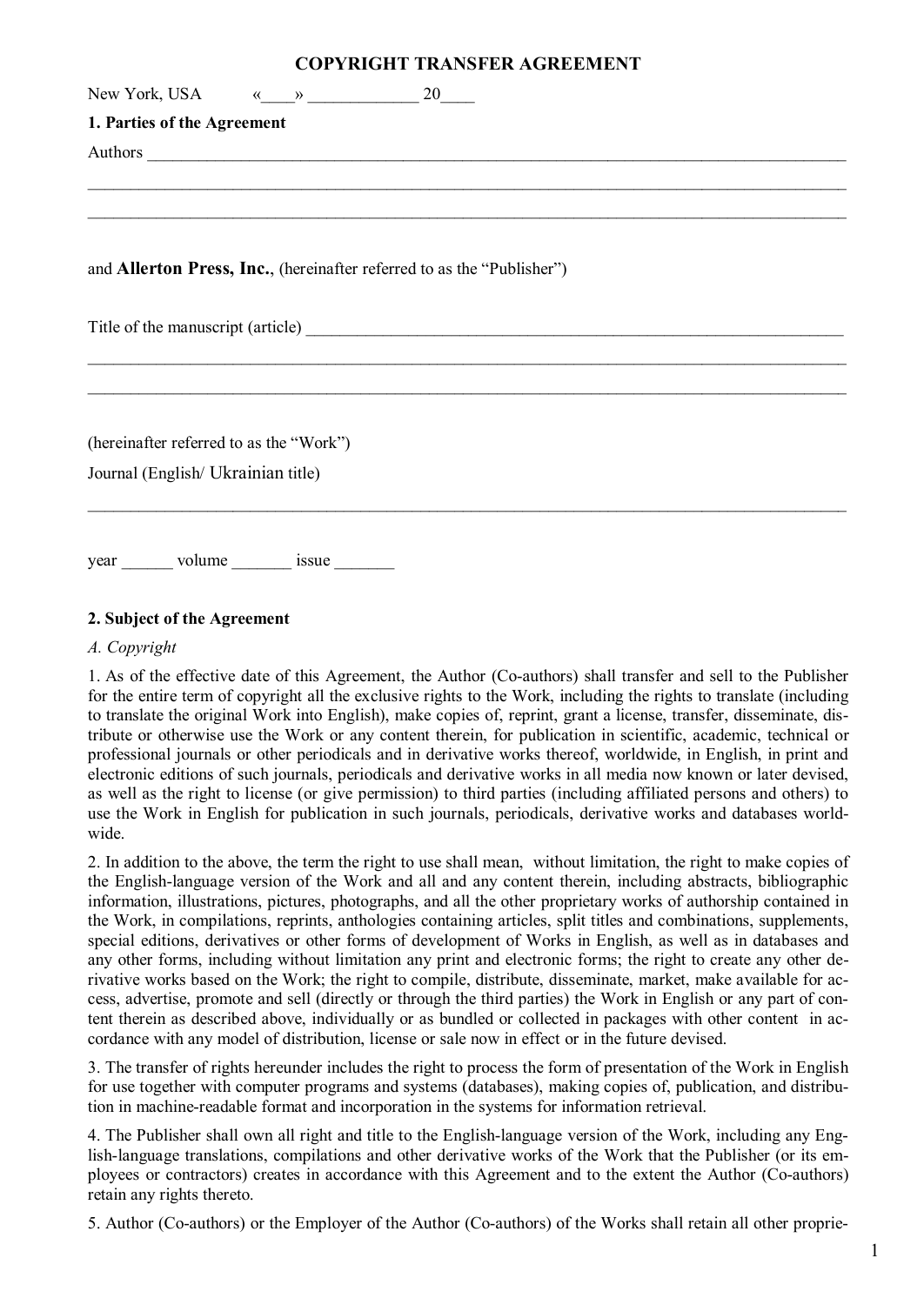tary rights (with the exception of the rights transferred to or referenced as owned by the Publisher hereunder), including patent and trademark rights, to any process or procedure described in the Works).

6. The rights provided for in this Agreement are granted by the Author (co-authors) to the Publisher free of charge. The Publisher has the right, at its discretion, to pay remuneration to the Author (co-authors) in the case and in the manner accepted by the Publisher for the Journal.

#### *B. Other Rights of the Authors*(Co-authors)

The Publisher grants the Author (Co-authors) the following:

1. The right to use print or electronic preprints of the unpublished Work in form and with content accepted by the Publisher for publication in the Journal. Such preprints can be placed as electronic files on the Author's (Co-authors) Website, or on a secure public Website of the employer of the Author (Co-authors), but not for the purposes of commercial sale or systematic external distribution by a third party. Likewise, the Author (Coauthors) must:

- include the following notice in the preprint: "This a preprint of the Work accepted for publication in (the name of the Journal), ©, copyright (year), the copyright holder indicated in the Journal);"

- provide an electronic link to the sites of the Publisher, located at: http://www.allertonpress.com/.

2. The right to perform free of charge the following actions: to copy or transfer to colleagues a copy of the published article, in whole or in part, for their personal or professional use, for promotion of academic or scientific research, or for informational purposes of the employer, according to Paragraph D. set forth below.

3. The right to use any part of the content from the published Work in a book written by any of the Co-authors.

4. The right to use separate illustrations, tables, and text fragments from the Work for their personal use in teaching, for their inclusion in another work published (in electronic or print format) at the Publisher or for presenting them in electronic form in secure intranet of Employ.

5. The right to include the Work in lecture notes for classroom use; for free-of-charge distribution of the Work to students of the Author (Co-authors); or to maintain them in electronic format on a local server, for students to have access to them as part of an educational course; or for internal training programs in the employer's enterprise.

## *C. Work Owned by an Employer*

1. If the Work is the work made for hire and the employer retains ownership of it, the Author (Co-authors), (in addition to their own signatures), must obtain the signature of the employers on Supplement 1 attached to this Agreement. The employer hereby transfers to the Publisher by means of this Agreement all copyrights to the Work hereunder.

2. In addition to the rights indicated in the foregoing paragraph B, and the rights transferred to the Author (Coauthors) according to the foregoing paragraph C, the Publisher hereby transfers free of charge to such an employer the right to make copies and to distribute the published Work in electronic or print format within the workplace on the local server of the employer. The employer may place the published Work on a public server only with the written permission of the Publisher, and only upon remission of all necessary payments.

## *D. Copyright Notification*

1. The Author (Co-authors) /employer hereby agree that each single copy of the Work (or any part of it), being distributed or placed by them in electronic or print format (as permitted in the present Agreement), shall contain reference to the copyright provided in the Journal and full reference to the Journal of the Publisher. Borrowing of the Work (in whole or in part) or any other use of it by the Author (co-authors) and/or third parties is permitted only with the written consent of the Publisher, except in cases expressly provided for by this Agreement and the current legislation.

#### *E. Authors' Guarantees and Obligations*

1. The Author (Co-authors) guarantee that the Work is original, submitted only to this Journal and/or Publisher, and have not been published previously in the English language.

2. If the Work contains fragments of works or refer to works protected by copyright and belonging to a third party, the Author (Co-authors) must obtain the written permission of the copyright holders for all types of use and to make proper reference to the source and provide the Publisher with copies of the specified permissions.

3. The Author (Co-authors) guarantee that the Work is properly legalized and does not contain libelous statements, infringe other persons' rights (including without limitation copyrights, patent rights, or the trademark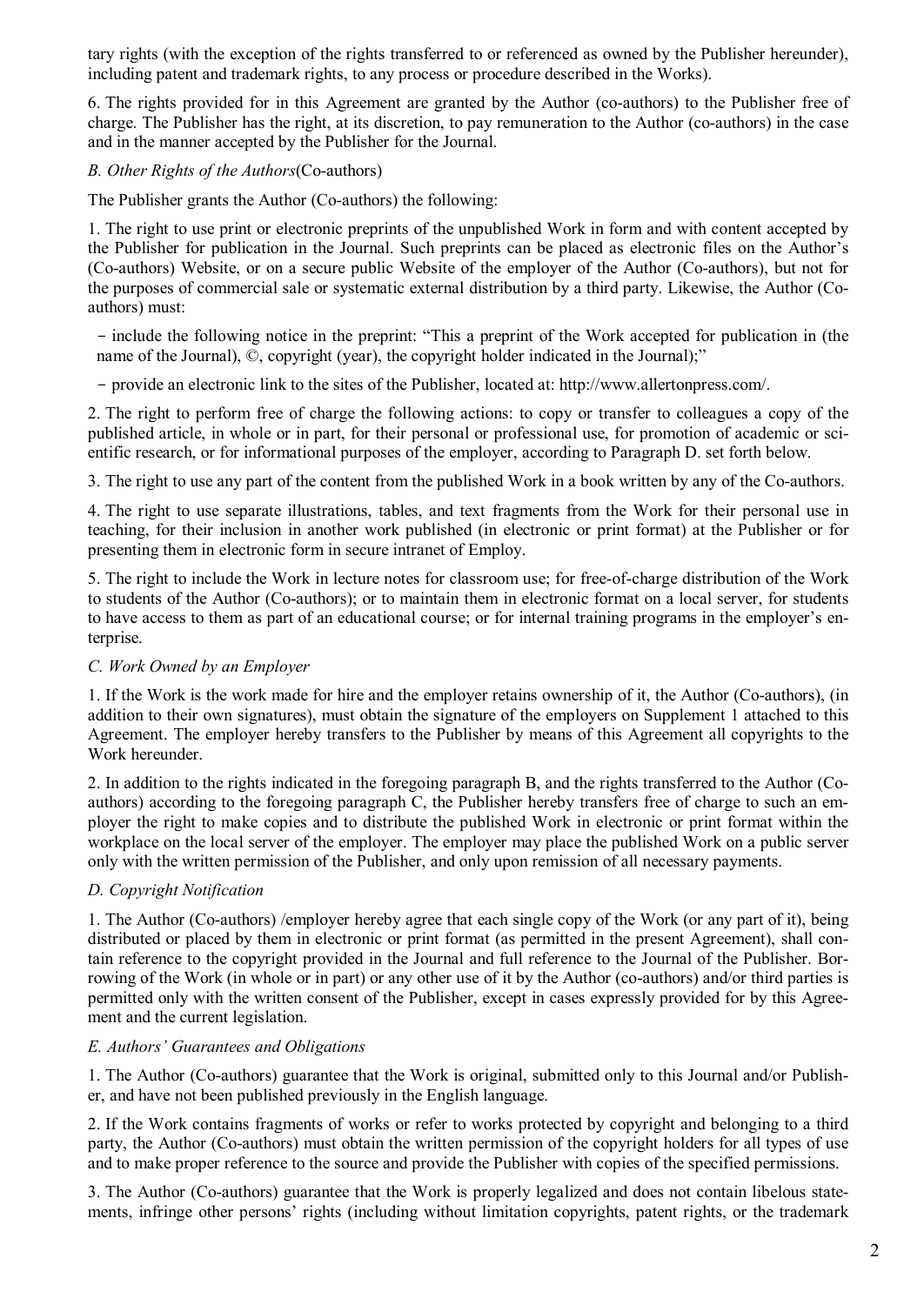right, does not contain facts or instructions that can cause damage or injury to third parties, and the publication of the Work does not cause the disclosure of any secret or confidential information (including state secrets).

4. The Author (Co-authors) shall indicate in the manuscript of the Work all known and potential conflicts of interest or otherwise explicitly declare at the end of the manuscript that they have no conflict of interest. If the Work reports a study with human participants and/or animals as subjects, the Author (Co-authors) shall confirm at the end of the manuscript that informed consent was obtained from all human participants included in the study and that all procedures in the studies involving human and/or animal participants were performed according to applicable standards. The Author (Co-authors) hereby agrees and authorizes the Publisher to include relevant statements in the Work in the English language using standard wording adopted by the Publisher.

5.When sending a manuscript to the Publisher and further preparing the Work for use in accordance with the conditions of this Agreement, the Author (coauthors) undertake to strictly comply with the Publisher's requirements provided for in the submission guidelines and other documents (hereinafter, Mandatory Documents) posted by the Publisher in Open Access on the Publisher's website.

6. Forwarding the manuscript of the Work to the Publisher or its authorized person will be considered that the Author (coauthors) have read and agree with the conditions of the Agreement and Mandatory Documents, confirm and guarantee their observance and fulfillment.

#### *F. Obligations and Guarantees of the Publisher*

1. The Publisher shall undertake to publish (or otherwise reproduce) the Work in English according to the schedule dates and procedures determined by the Publishing House and to present an electronic preprint of the Work to the Author (Co-authors) at their request upon publication of the Work, subject to providing the Publisher with an e-mail address.

2. The Work is used by the Publisher in accordance with the conditions of the Agreement on a royalty-free basis.

3. The Publisher guarantees: authentic translation of the Work into English, international printing standards, worldwide distribution of the Work in English in accordance with orders received, copyright protection, and respect of moral rights of the Author(Co-authors).

### *G. Validity of the Agreement.*

1. The present Agreement comes into force on the occasion and on the date of pronouncement of the Journal's editorial board of the decision to accept the Work for publication, and is valid during the period stipulated in Paragraph A, Article 1. If the Work is not accepted for publication or the Author (Co-authors) retract the Work "before publication", in accordance with the procedure established by law, the present Agreement cease to be in force.

2. The parties agree that, in accordance with applicable legislation, they allow and admit that a reproduction of the text of the present Agreement and the signatures of the parties on the present Agreement, as well as copies of other necessary and mandatory documents (mentioned in the present Agreement) addended to the Agreement, by using such means as mechanical, electronic or other form of copying of the personal signatures and text of the Agreement or by committing by the author (co-authors, corresponding author) the conclusive actions provided by the editorial and publishing system (EPS) of the Publisher, will have the same equal force and be considered as an original signature or original document. Facsimile (electronic) copies of the documents are valid and have equal legal force on par with the originals.

3. The Author (coauthors), subject to the applicable legislation, during the term of the Contract, for the purposes of the Contract execution by the Parties, hereby agree(s) to the processing by the Publisher or its authorized persons of his (their) personal data, namely: to the execution of any action (operation) or cumulative actions (operations), performed using automation facilities or without using such facilities with the personal data, including acquisition, recording, systematization, accumulation, storage, specification (updating, changing), retrieval, use, transfer (dissemination, rendering, access), depersonalization, blocking, deleting, and destruction of the personal data indicated by the Author (coauthors) in this Contract. The Publisher undertakes not to disclose to third parties and not to disseminate the personal data without the consent of the subject of personal data, except for the cases directly specified by the applicable legislation.

## *H. Governing Law*

1. This Agreement and any claim, dispute or difference (including non-contractual claims, disputes or differences) arising out of or in connection with it or its subject matter shall be governed by, and construed in accordance with, English law.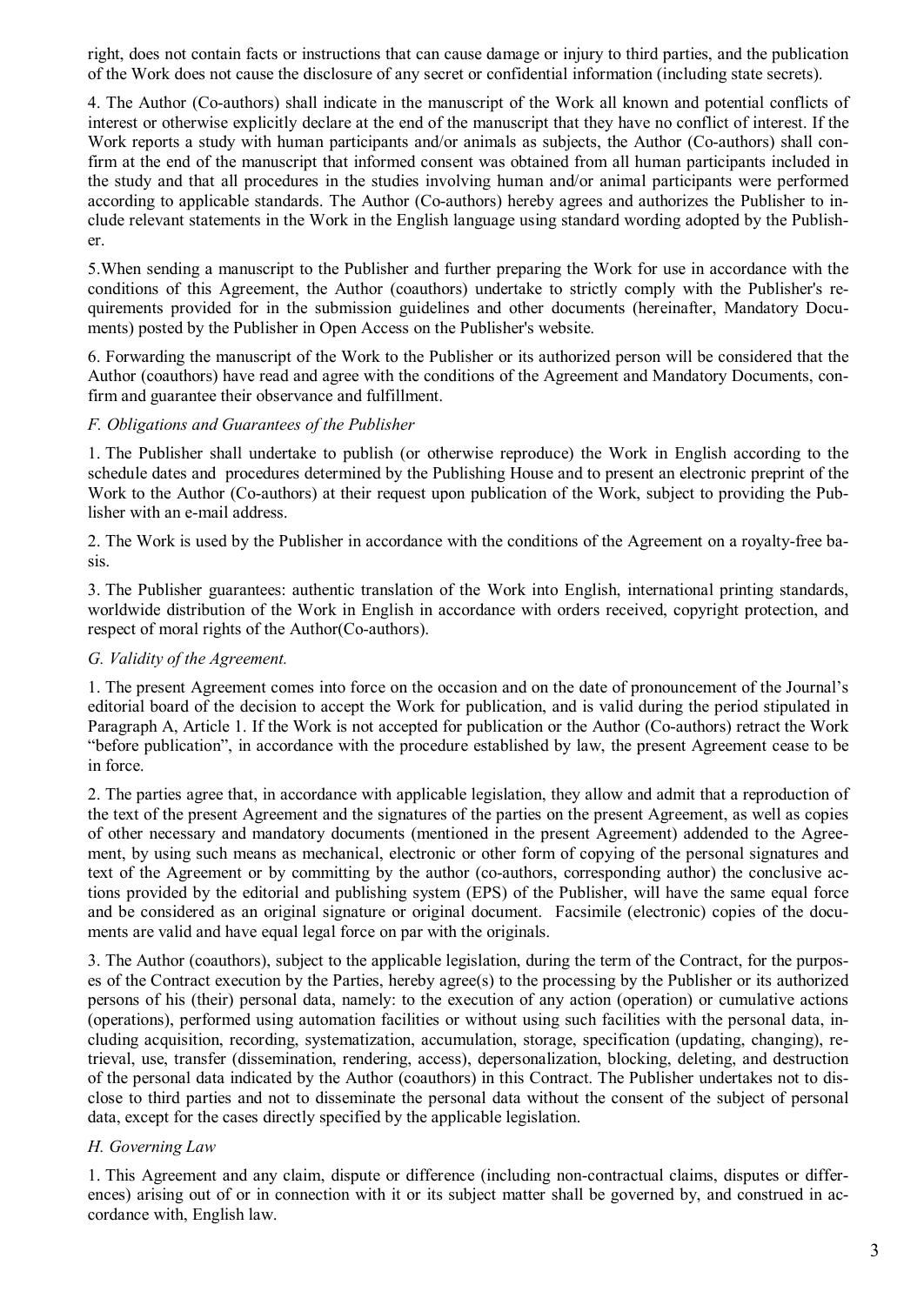# 3. Author(Co-authors)

Last Name, First Name, Official Position, Passport Information

| Correspondence Address                                         |  |
|----------------------------------------------------------------|--|
|                                                                |  |
| Phone:                                                         |  |
| e-mail:                                                        |  |
|                                                                |  |
| Date                                                           |  |
| 4. (Co-authors) (filled in by each coauthor)                   |  |
| Last Name, First Name, Official Position, Passport Information |  |
| Correspondence Address                                         |  |
| Phone                                                          |  |
| e-mail                                                         |  |
|                                                                |  |
| Date                                                           |  |
| Last Name, First Name, Official Position, Passport Information |  |
|                                                                |  |
| Correspondence Address                                         |  |
| Phone                                                          |  |
| e-mail                                                         |  |
|                                                                |  |
| Date                                                           |  |
| Last Name, First Name, Official Position, Passport Information |  |
|                                                                |  |
| Correspondence Address                                         |  |
| Phone                                                          |  |
| e-mail                                                         |  |
|                                                                |  |
| Date                                                           |  |
| Last Name, First Name, Official Position, Passport Information |  |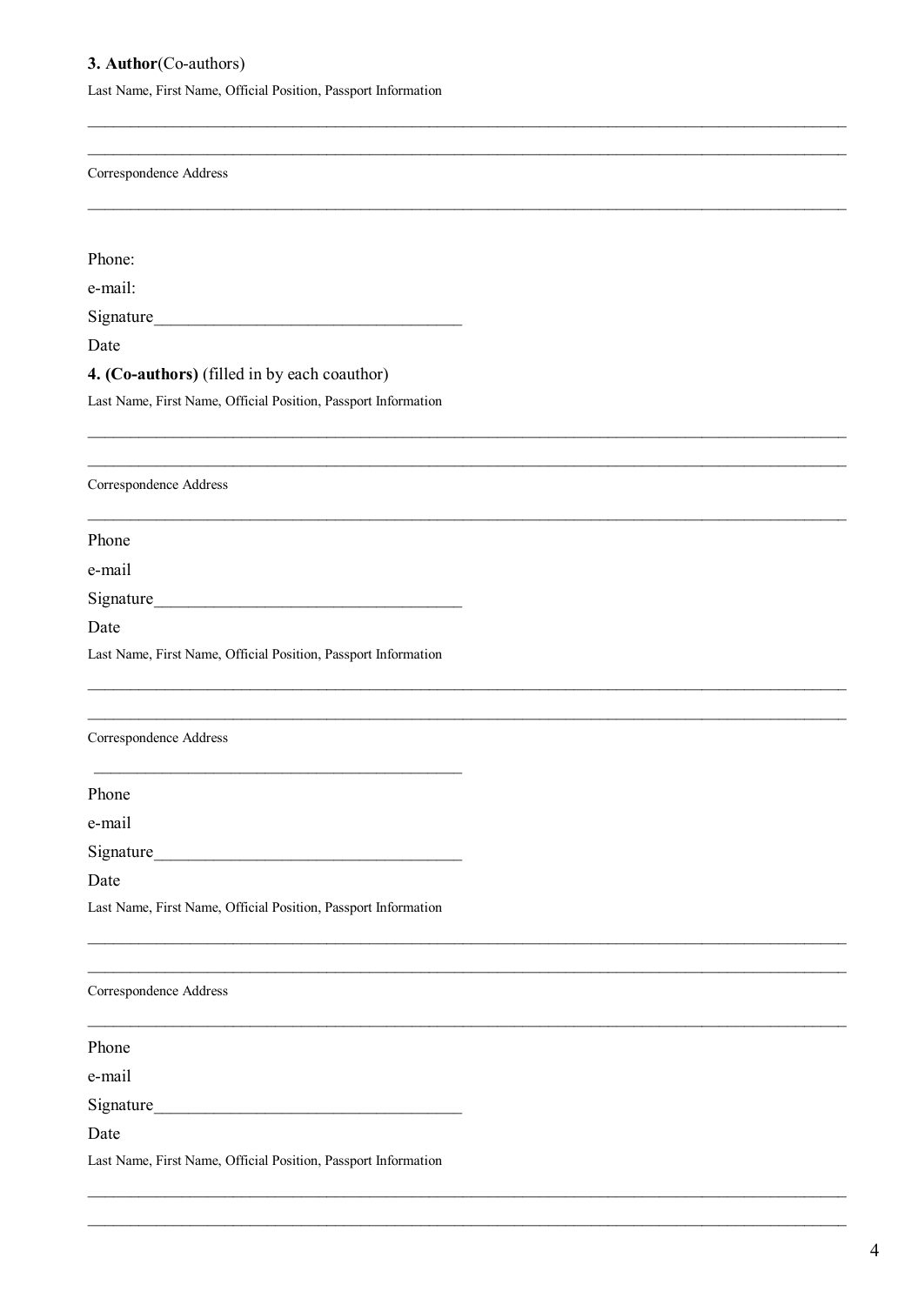| Phone                         |
|-------------------------------|
| e-mail                        |
| Signature                     |
| Date                          |
| 5. On behalf of the publisher |
| Allerton Press, Inc.          |
| Legal address: Pleiades House |
| 7 West 54 Street              |
| New York, NY 10019            |
| <b>USA</b>                    |
|                               |
|                               |
|                               |
| Date                          |
| 6. Accepted for publication   |
| Signature                     |

Date

## **Mandatory for signature by the Corresponding author:**

The authors (coauthors) confirm that they are not aware of possible conflicts of interest other than those directly indicated in the manuscript of the article.

\_\_\_\_\_\_\_\_\_\_\_\_\_\_\_\_\_\_\_\_\_\_\_\_\_\_\_\_\_\_\_\_\_\_\_\_\_\_\_\_\_\_\_\_\_\_\_\_\_\_\_\_\_\_\_\_\_\_\_\_\_\_\_\_\_\_\_\_\_\_\_\_\_\_\_\_\_\_\_\_\_\_\_\_\_\_\_\_\_

The authors confirm that, if animals and people were used as objects of the study described in the manuscript of the Work, then this study observed the applicable norms, as directly indicated in the manuscript.

The authors confirm that, if people were used as objects of the study described in the manuscript of the Work, then informed consent was obtained from them, which is directly indicated in the manuscript.

## **Corresponding author:**

Surname, name, signature, and date:

 $\mathcal{L}$  , and the set of the set of the set of the set of the set of the set of the set of the set of the set of the set of the set of the set of the set of the set of the set of the set of the set of the set of the set

 $\overline{\phantom{a}}$  , and the set of the set of the set of the set of the set of the set of the set of the set of the set of the set of the set of the set of the set of the set of the set of the set of the set of the set of the s

5